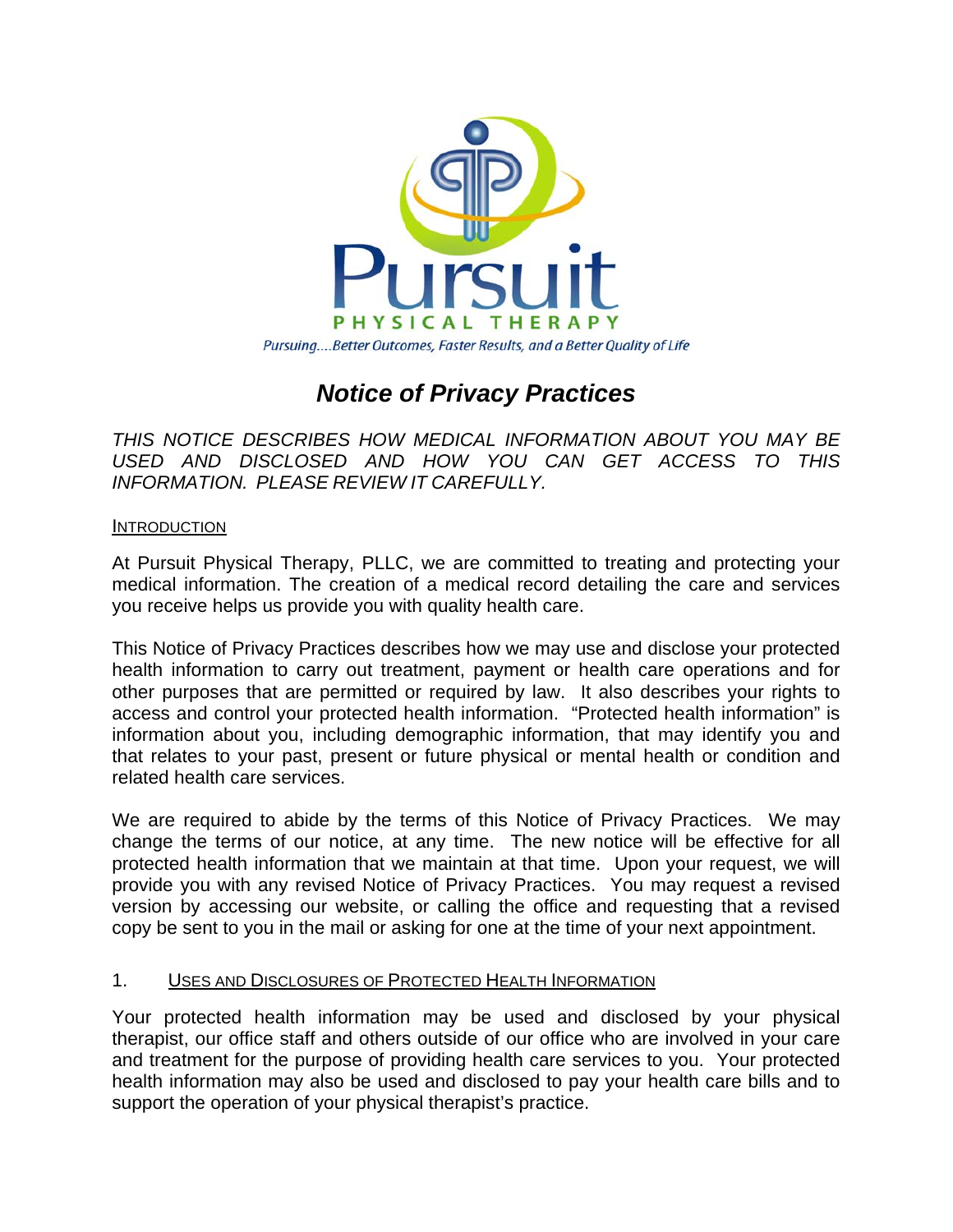Following are examples of the types of uses and disclosures of your protected health information that your physical therapist's office is permitted to make. These examples are not meant to be exhaustive, but to describe the types of uses and disclosures that may be made by our office.

**Treatment:** We will use and disclose your protected health information to provide, coordinate, or manage your health care and any related services. This includes the coordination or management of your health care with another provider. For example, we would disclose your protected health information, as necessary, to a home health agency that provides care to you. We will also disclose protected health information to other physicians who may be treating you. For example, your protected health information may be provided to a physician to whom you have been referred to ensure that the physician has the necessary information to diagnose or treat you. In addition, we may disclose your protected health information from time-to-time to another physician or health care provider (e.g., a specialist or laboratory) who, at the request of your physician, becomes involved in your care by providing assistance with your health care diagnosis or treatment to your physician.

Payment: Your protected health information will be used and disclosed, as needed, to obtain payment for your health care services provided by us or by another provider. This may include certain activities that your health insurance plan may undertake before it approves or pays for the health care services we recommend for you such as: making a determination of eligibility or coverage for insurance benefits, reviewing services provided to you for medical necessity, and undertaking utilization review activities. For example, obtaining approval for a hospital stay may require that your relevant protected health information be disclosed to the health plan to obtain approval for the hospital admission.

Health Care Operations: We may use or disclose, as needed, your protected health information in order to support the business activities of your physical therapist's practice. These activities include, but are not limited to, quality assessment activities, employee review activities, training of medical students, licensing, fundraising activities, and conducting or arranging for other business activities.

We will share your protected health information with third party "business associates" that perform various activities (for example, billing or transcription services) for our practice. Whenever an arrangement between our office and a business associate involves the use or disclosure of your protected health information, we will have a written contract that contains terms that will protect the privacy of your protected health information.

We may use or disclose your protected health information, as necessary, to provide you with information about treatment alternatives or other health-related benefits and services that may be of interest to you. You may contact our Privacy Officer to request that these materials not be sent to you.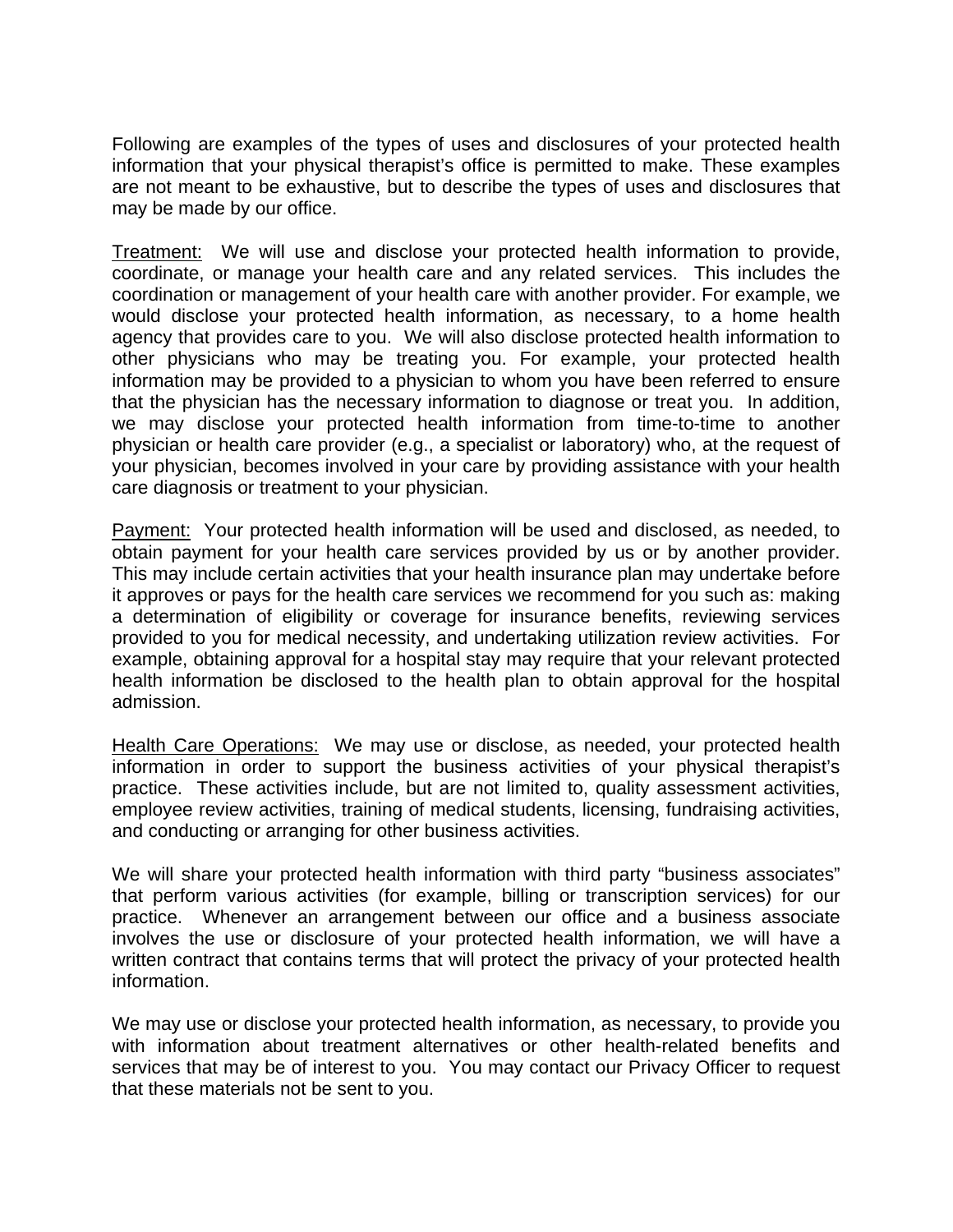We may use or disclose your demographic information and the dates that you received treatment from your physical therapist, as necessary, in order to contact you for fundraising activities supported by our office. If you do not want to receive these materials, please contact Ron Miller and request that these fundraising materials not be sent to you.

Other Permitted and Required Uses and Disclosures That May Be Made Without Your Authorization or Opportunity to Agree or Object:

We may use or disclose your protected health information in the following situations without your authorization or providing you the opportunity to agree or object. These situations include:

Required By Law: We may use or disclose your protected health information to the extent that the use or disclosure is required by law. The use or disclosure will be made in compliance with the law and will be limited to the relevant requirements of the law. You will be notified, if required by law, of any such uses or disclosures.

Public Health: We may disclose your protected health information for public health activities and purposes to a public health authority that is permitted by law to collect or receive the information. For example, a disclosure may be made for the purpose of preventing or controlling disease, injury or disability.

Communicable Diseases: We may disclose your protected health information, if authorized by law, to a person who may have been exposed to a communicable disease or may otherwise be at risk of contracting or spreading the disease or condition.

Health Oversight: We may disclose protected health information to a health oversight agency for activities authorized by law, such as audits, investigations, and inspections. Oversight agencies seeking this information include government agencies that oversee the health care system, government benefit programs, other government regulatory programs and civil rights laws.

Abuse or Neglect: We may disclose your protected health information to a public health authority that is authorized by law to receive reports of child abuse or neglect. In addition, we may disclose your protected health information if we believe that you have been a victim of abuse, neglect or domestic violence to the governmental entity or agency authorized to receive such information. In this case, the disclosure will be made consistent with the requirements of applicable federal and state laws.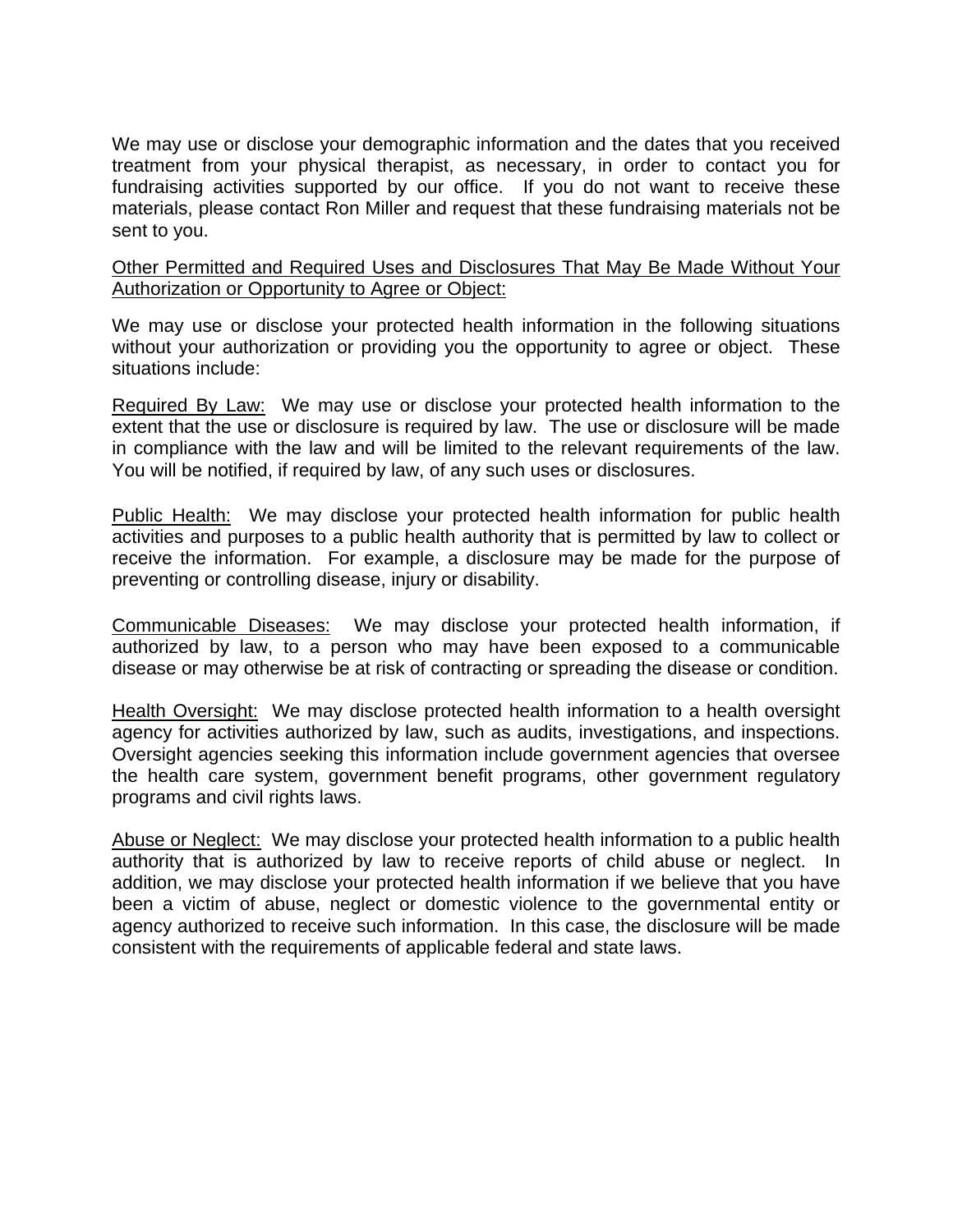Food and Drug Administration: We may disclose your protected health information to a person or company required by the Food and Drug Administration for the purpose of quality, safety, or effectiveness of FDA-regulated products or activities including, to report adverse events, product defects or problems, biologic product deviations, to track products; to enable product recalls; to make repairs or replacements, or to conduct post marketing surveillance, as required.

Legal Proceedings: We may disclose protected health information in the course of any judicial or administrative proceeding, in response to an order of a court or administrative tribunal (to the extent such disclosure is expressly authorized), or in certain conditions in response to a subpoena, discovery request or other lawful process.

Law Enforcement: We may also disclose protected health information, so long as applicable legal requirements are met, for law enforcement purposes. These law enforcement purposes include (1) legal processes and otherwise required by law, (2) limited information requests for identification and location purposes, (3) pertaining to victims of a crime, (4) suspicion that death has occurred as a result of criminal conduct, (5) in the event that a crime occurs on the premises of our practice, and (6) medical emergency (not on our practice's premises) and it is likely that a crime has occurred.

Coroners, Funeral Directors, and Organ Donation: We may disclose protected health information to a coroner or medical examiner for identification purposes, determining cause of death or for the coroner or medical examiner to perform other duties authorized by law. We may also disclose protected health information to a funeral director, as authorized by law, in order to permit the funeral director to carry out their duties. We may disclose such information in reasonable anticipation of death. Protected health information may be used and disclosed for cadaveric organ, eye or tissue donation purposes.

Research: We may disclose your protected health information to researchers when their research has been approved by an institutional review board that has reviewed the research proposal and established protocols to ensure the privacy of your protected health information.

Criminal Activity: Consistent with applicable federal and state laws, we may disclose your protected health information, if we believe that the use or disclosure is necessary to prevent or lessen a serious and imminent threat to the health or safety of a person or the public. We may also disclose protected health information if it is necessary for law enforcement authorities to identify or apprehend an individual.

Military Activity and National Security: When the appropriate conditions apply, we may use or disclose protected health information of individuals who are Armed Forces personnel (1) for activities deemed necessary by appropriate military command authorities; (2) for the purpose of a determination by the Department of Veterans Affairs of your eligibility for benefits, or (3) to foreign military authority if you are a member of that foreign military services. We may also disclose your protected health information to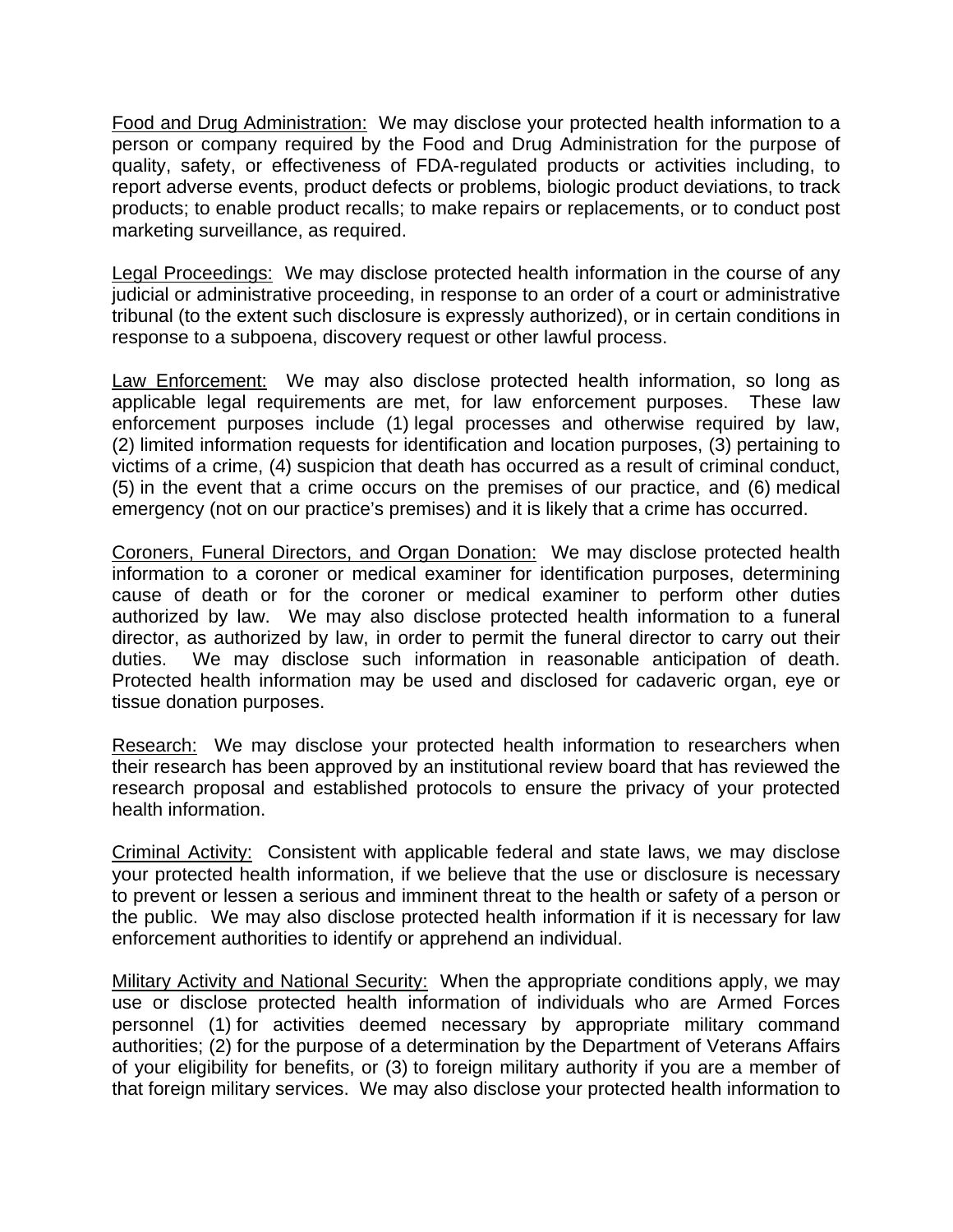authorized federal officials for conducting national security and intelligence activities, including for the provision of protective services to the President or others legally authorized.

Workers' Compensation: We may disclose your protected health information as authorized to comply with workers' compensation laws and other similar legallyestablished programs.

Inmates: We may use or disclose your protected health information if you are an inmate of a correctional facility and your physical therapist created or received your protected health information in the course of providing care to you.

#### Uses and Disclosures of Protected Health Information Based upon Your Written Authorization:

Other uses and disclosures of your protected health information will be made only with your written authorization, unless otherwise permitted or required by law as described below. You may revoke this authorization in writing at any time. If you revoke your authorization, we will no longer use or disclose your protected health information for the reasons covered by your written authorization. Please understand that we are unable to take back any disclosures already made with your authorization.

## Other Permitted and Required Uses and Disclosures That Require Providing You the Opportunity to Agree or Object:

We may use and disclose your protected health information in the following instances. You have the opportunity to agree or object to the use or disclosure of all or part of your protected health information. If you are not present or able to agree or object to the use or disclosure of the protected health information, then your physical therapist may, using professional judgment, determine whether the disclosure is in your best interest.

Facility Directories: Unless you object, we will use and disclose in our facility directory your name, the location at which you are receiving care, your general condition (such as fair or stable), and your religious affiliation. All of this information, except religious affiliation, will be disclosed to people that ask for you by name. Your religious affiliation will be only given to a member of the clergy, such as a priest or rabbi.

Others Involved in Your Health Care or Payment for your Care: Unless you object, we may disclose to a member of your family, a relative, a close friend or any other person you identify, your protected health information that directly relates to that person's involvement in your health care. If you are unable to agree or object to such a disclosure, we may disclose such information as necessary if we determine that it is in your best interest based on our professional judgment. We may use or disclose protected health information to notify or assist in notifying a family member, personal representative or any other person that is responsible for your care of your location, general condition or death. Finally, we may use or disclose your protected health information to an authorized public or private entity to assist in disaster relief efforts and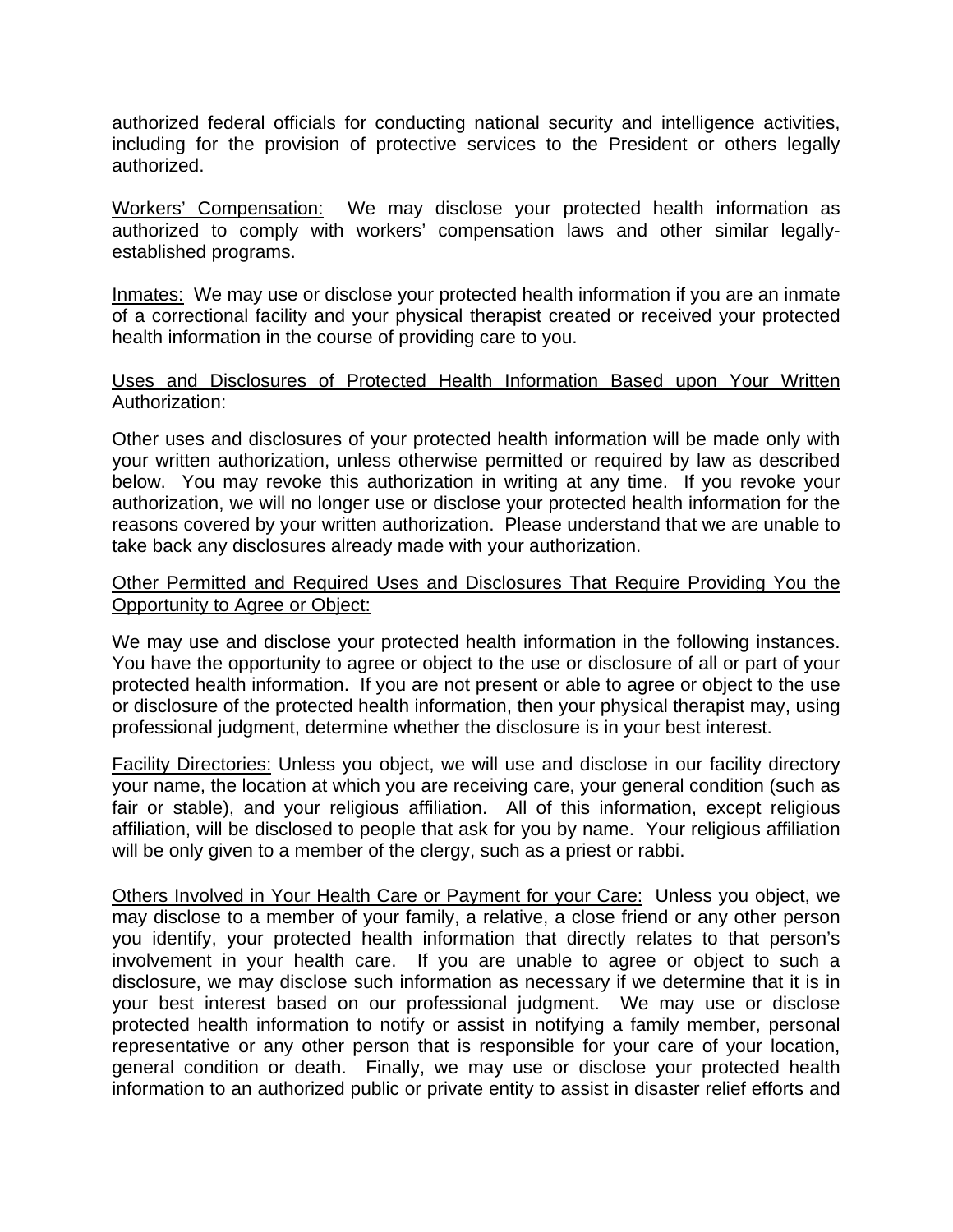to coordinate uses and disclosures to family or other individuals involved in your health care.

## 2. YOUR RIGHTS

Following is a statement of your rights with respect to your protected health information and a brief description of how you may exercise these rights.

You have the right to inspect and copy your protected health information. This means you may inspect and obtain a copy of protected health information about you for so long as we maintain the protected health information. You may obtain your medical record that contains medical and billing records and any other records that your physical therapist and the practice uses for making decisions about you. As permitted by federal or state law, we may charge you a reasonable copy fee for a copy of your records.

Under federal law, however, you may not inspect or copy the following records: psychotherapy notes; information compiled in reasonable anticipation of, or use in, a civil, criminal, or administrative action or proceeding; and laboratory results that are subject to law that prohibits access to protected health information. Depending on the circumstances, a decision to deny access may be reviewable. In some circumstances, you may have a right to have this decision reviewed. Please contact our Privacy Officer if you have questions about access to your medical record.

You have the right to request a restriction of your protected health information. This means you may ask us not to use or disclose any part of your protected health information for the purposes of treatment, payment or health care operations. You may also request that any part of your protected health information not be disclosed to family members or friends who may be involved in your care or for notification purposes as described in this Notice of Privacy Practices. Your request must state the specific restriction requested and to whom you want the restriction to apply.

Your physical therapist is not required to agree to a restriction that you may request. If your physical therapist does agree to the requested restriction, we may not use or disclose your protected health information in violation of that restriction unless it is needed to provide emergency treatment. With this in mind, please discuss any restriction you wish to request with your physical therapist. You may request a restriction by providing the request in writing to Pursuit Physical Therapy, PLLC.

You have the right to request to receive confidential communications from us by alternative means or at an alternative location. We will accommodate reasonable requests. We may also condition this accommodation by asking you for information as to how payment will be handled or specification of an alternative address or other method of contact. We will not request an explanation from you as to the basis for the request. Please make this request in writing to Ron Miller.

You may have the right to have your physical therapist amend your protected health information. This means you may request an amendment of protected health information about you in a designated record set for so long as we maintain this